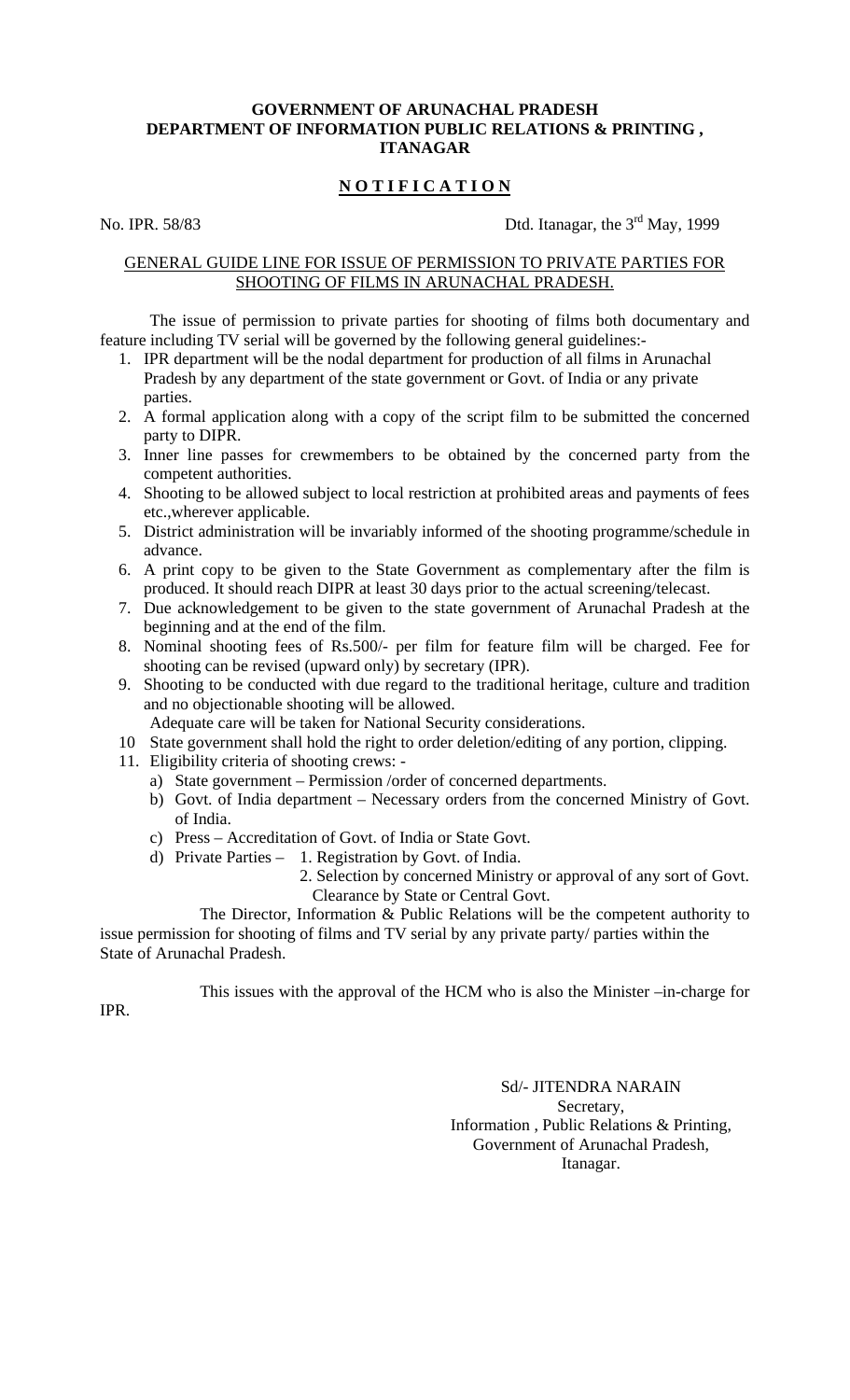Copy to :-

- 1. The Special Secretary to Hon'ble Chief Minister, Arunachal Pradesh , Itanagar,
- 2. The P.S. to All Minister, Arunachal Pradesh, Itanagar.
- 3. The P.S. to C. S. Arunachal Pradesh, Itanagar.
- 4. All Commissioners/Secretaries, Arunachal Pradesh, Itanagar.
- 5. All Heads of Departments, Arunachal Pradesh Itanagar/Naharlagun.
- 6. All Deputy Commissioners/Addl. Dy. Commissioner, Arunachal Pradesh.
- 7. All Media Head, Arunachal Pradesh,Itanagar/Naharlagun.
- 8. All DIPRO'S, Arunachal Pradesh.
- 9. Office copy.

]

 (Hage Kojeen) Director, Informatio,Public Relations & Printing, Govt. of Arunachal Pradesh. Naharlagun.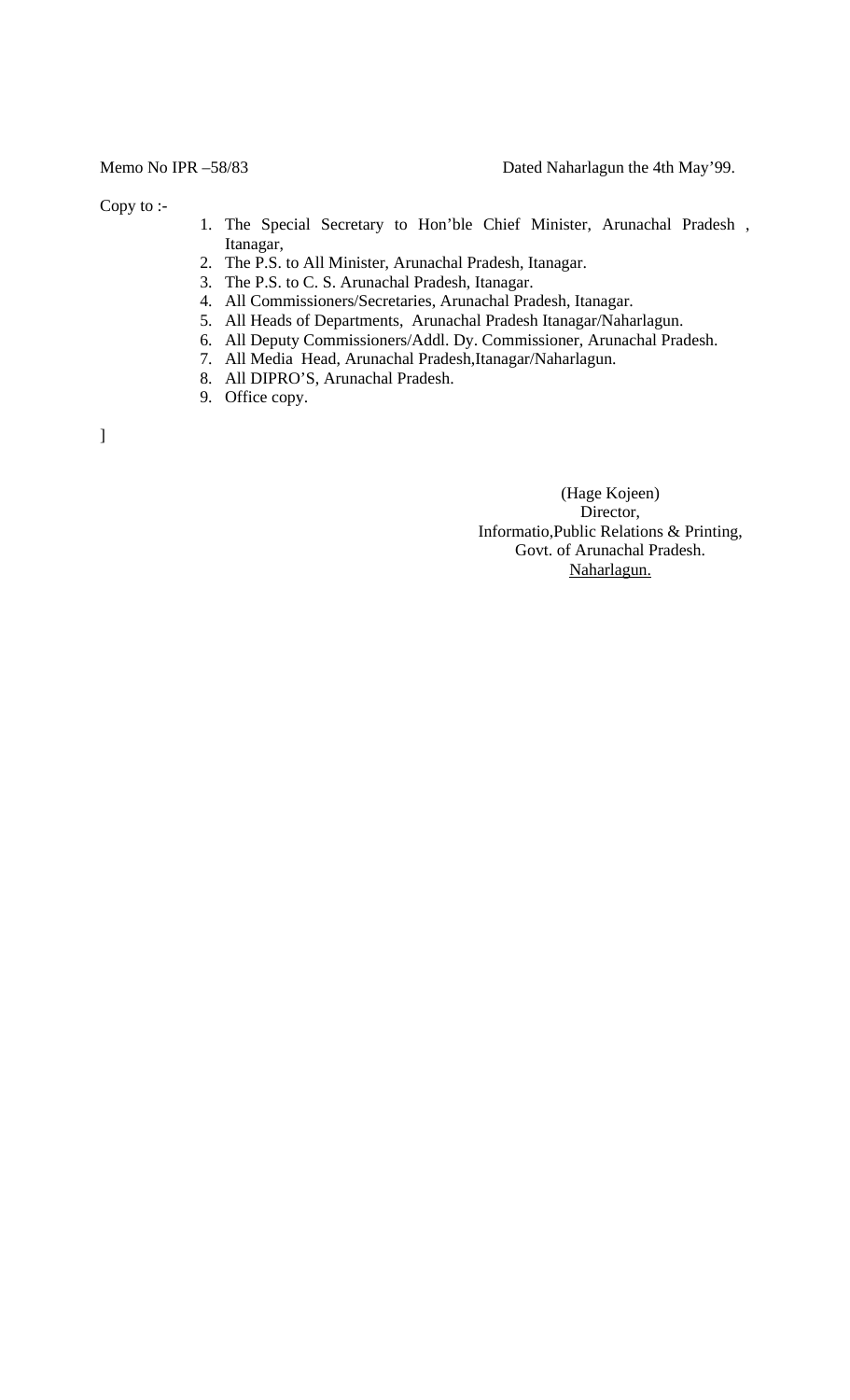#### GOVERNMENT OF ARUNACHAL PRADESH DEPARTMENT OF INFORMATION ,PRUBLIC RELATIONS & PRINTING ITANAGAR.

#### **:NOTIFICATION:**

No.-IPR-58/83 Dated Itanagar the 13th August"01.

In partial modification to the government notification No-IPR 58/83 dtd. The May 3,1999 the last paragraph should read as "The Director, Information Public Relations and Printing will be the competent authority to issue permission for shooting of films and TV Serial by any private party/parties within the state of Arunachal Pradesh with prior approval of the state Government.

> Sd/- D.K. Bhattacharjee, Secretary, Information,Public Relations & Printing, Govt. of Arunachal Pradesh, Itanagar.

Memo No IPR  $-58/83$  Dated Itanagar the  $21<sup>st</sup>$  May'2002.

Copy to :-

- 10. The Special Secretary to Hon'ble Chief Minister, Arunachal Pradesh , Itanagar,
- 11. The P.S. to All Minister, Arunachal Pradesh, Itanagar.
- 12. The P.S. to C. S. Arunachal Pradesh, Itanagar.
- 13. All Commissioners/Secretaries, Arunachal Pradesh, Itanagar.
- 14. All Heads of Departments, Arunachal Pradesh Itanagar/Naharlagun.
- 15. All Deputy Commissioners/Addl. Dy. Commissioner, Arunachal Pradesh.
- 16. All Media Head, Arunachal Pradesh,Itanagar/Naharlagun.
- 17. All DIPRO'S, Arunachal Pradesh.

18. Office copy.

Sd/- D. Riba, Dy. Secretary, Information ,Public Relations & Printing, Govt. of Arunachal Pradesh, Itanagar.